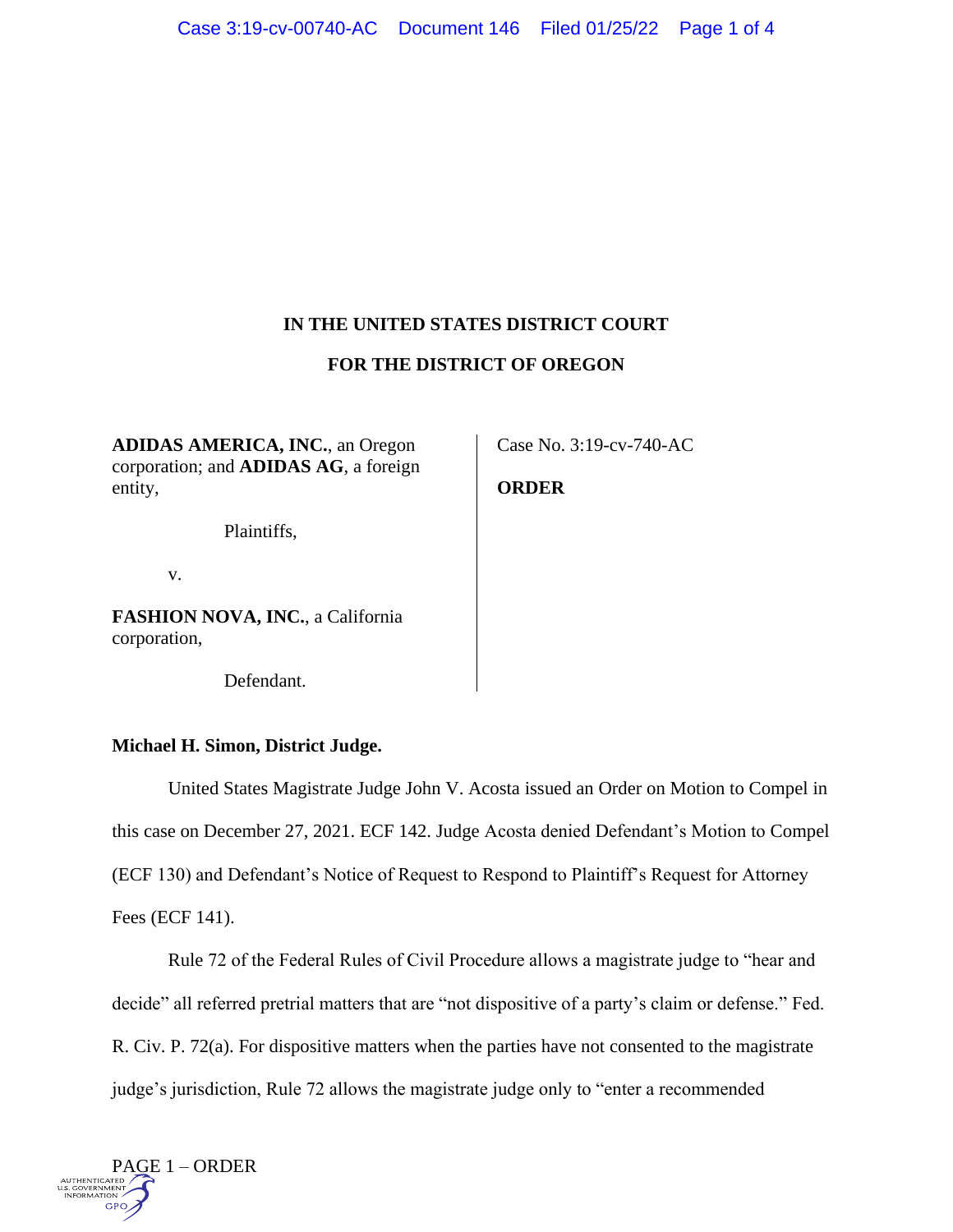#### Case 3:19-cv-00740-AC Document 146 Filed 01/25/22 Page 2 of 4

disposition, including, if appropriate, proposed findings of fact." Fed. R. Civ. P. 72(b)(1). When a party timely objects to a magistrate judge's findings and recommendations concerning a dispositive motion, the district judge must make a de novo determination of those portions of the magistrate judge's proposed findings and recommendations to which an objection has been made. 28 U.S.C. § 636(b)(1)(C); Fed. R. Civ. P. 72(b)(3).

When a party timely objects to a magistrate judge's determination of a *non-dispositive* matter, however, the district judge may reject that determination *only* when the magistrate judge's order is either clearly erroneous or contrary to law. 28 U.S.C.  $\S 636(b)(1)(A)$ ; Fed. R. Civ. P. 72(a). This means that the Court will review the magistrate judge's factual findings for clear error and legal conclusions de novo. *See Bisig v. Time Warner Cable, Inc.*, 940 F.3d 205, 219 (6th Cir. 2019) ("Under 28 U.S.C. § 636(b)(1)(A), a district court may reconsider a magistrate judge's decision on a non-dispositive, non-excepted, pending pretrial matter only if it is clearly erroneous or contrary to law. This standard requires the District Court to review findings of fact for clear error and to review matters of law de novo." (simplified)); *Equal Emp. Opportunity Comm'n v. Peters' Bakery*, 301 F.R.D. 482, 484 (N.D. Cal. 2014) (same).

"[R]eview under the clearly erroneous standard is significantly deferential, requiring a definite and firm conviction that a mistake has been committed." *Sec. Farms v. Int'l Bhd. of Teamsters, Chauffers, Warehousemen & Helpers*, 124 F.3d 999, 1014 (9th Cir. 1997). "The reviewing court may not simply substitute its judgment for that of the deciding court." *Grimes v. City & Cnty. of San Francisco*, 951 F.2d 236, 241 (9th Cir. 1991). "An order is contrary to the law when it fails to apply or misapplies relevant statutes, case law, or rules of procedure." *Bisig*, 940 F.3d at 219 (simplified); *Perez v. City of Fresno*, 519 F. Supp. 3d 718, 722 (E.D. Cal. 2021); *Calderon v. Experian Info. Sols., Inc.*, 290 F.R.D. 508, 511 (D. Idaho 2013).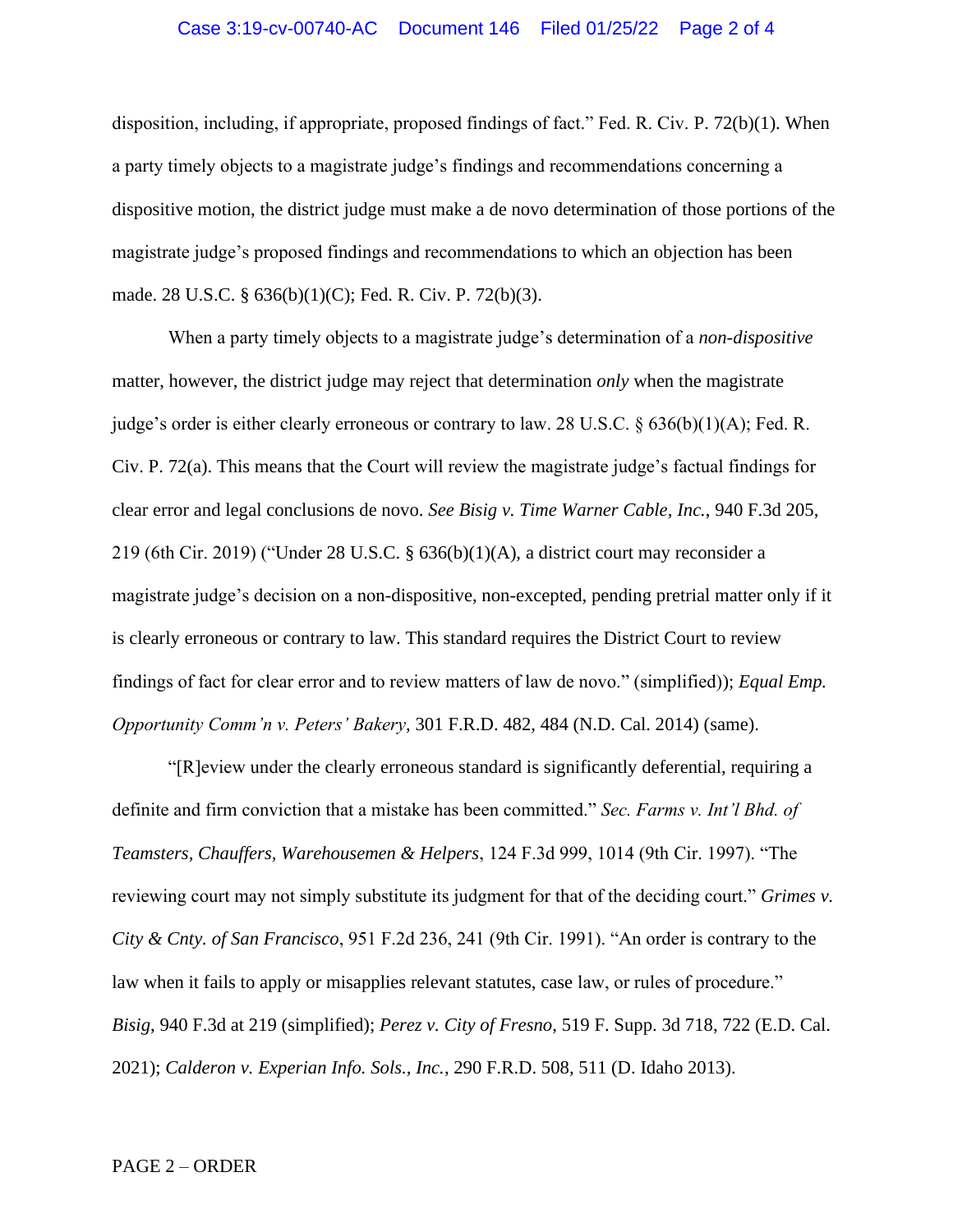#### Case 3:19-cv-00740-AC Document 146 Filed 01/25/22 Page 3 of 4

Defendant, Fashion Nova, Inc., filed timely objections. ECF 143. Plaintiffs, adidas America, Inc. and adidas AG (collectively, Plaintiffs), filed a timely response. ECF 145. Defendant argues that Judge Acosta erroneously concluded that Defendant's motion to compel was moot and that the information Defendant sought was "not relevant." Defendant further argues that Judge Acosta's non-dispositive Order denied Defendant certain relief to which Plaintiffs had already "stipulated." Finally, Defendant argues Judge Acosta erred in failing to award Defendant its attorney fees incurred in bringing its motion.

In response, Plaintiffs represent to the Court that they have already conducted a reasonable and diligent search, including a search undertaken by Plaintiff adidas AG. This supports Judge Acosta's conclusion that the motion to compel was moot. Plaintiffs also state that Judge Acosta did not conclude that the information sought by Defendant was not relevant. Plaintiffs are correct. Judge Acosta concluded only that the information sought had "little relevance" or "tenuous relevancy" and was not "proportional to the needs of the case." Order, at 8, citing Fed. R. Civ. P. 26(b)(1).

Plaintiffs further represent that they did not unequivocally "stipulate" to certain relief that Judge Acosta did not allow. Instead, Plaintiffs presented a proposed stipulation "as an offer of compromise" to avoid further expense relating to Defendant's motion. In his letter dated November 17, 2021, counsel for Plaintiffs wrote the following to counsel for Defendant:

> We request that Fashion Nova withdraw the motion immediately. Persisting in pursuing the motion is wasteful of the Court's resources and needlessly will require adidas to expend resources explaining to the Court that the relief requested is either already moot or entirely unwarranted.

In a further effort to address the concerns raised in our prior correspondence and the motion, adidas will agree to make Mr. Kromminga available for a three-hour deposition on the documents produced at the end of discovery related to the 2002 survey. Although we do not believe it is warranted, adidas also will